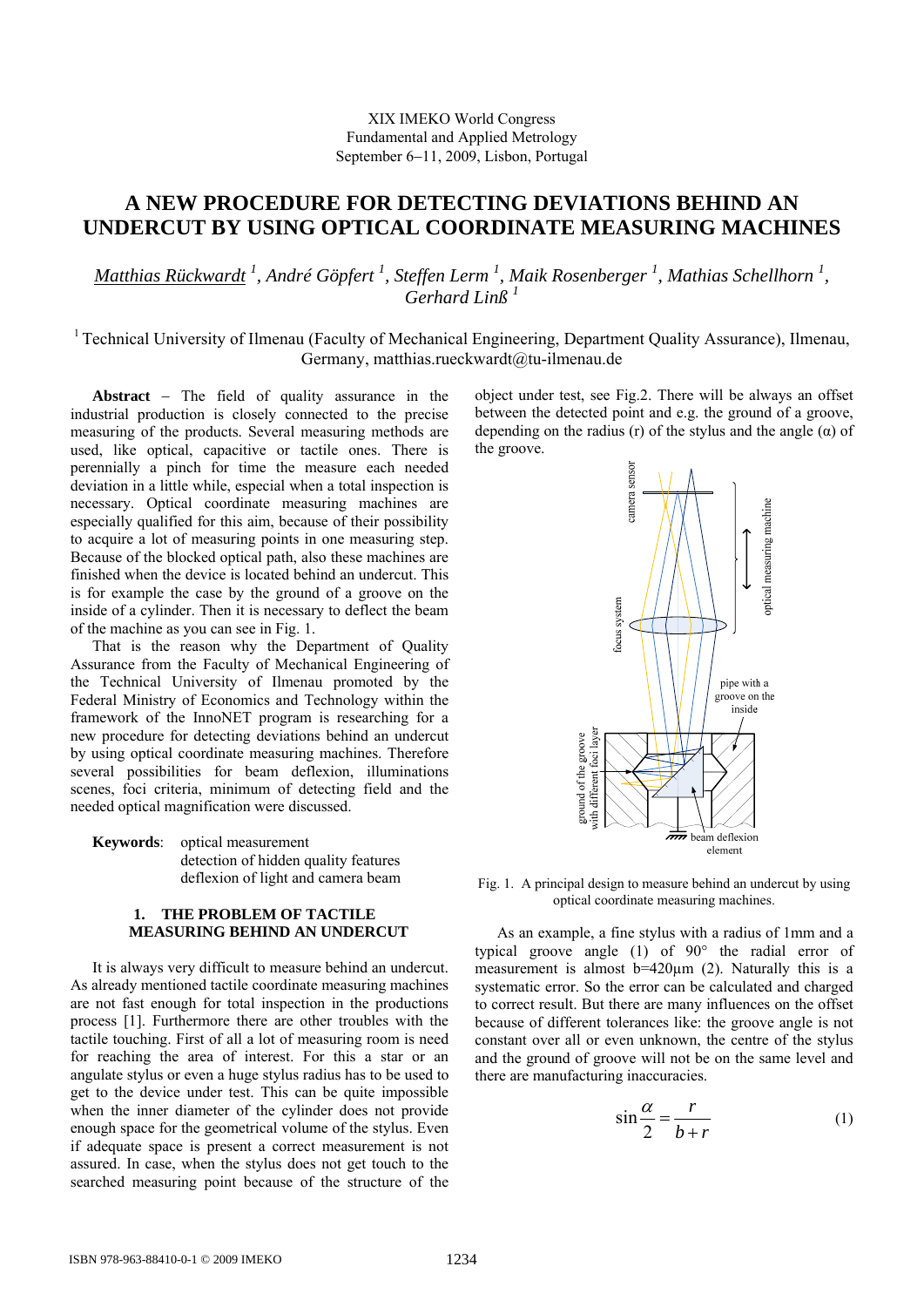$$
b = r \ast \left(\frac{1}{\sin \frac{\alpha}{2}} - 1\right) \tag{2}
$$



Fig. 2. A principal design to measure behind an undercut by using tactical coordinate measuring machines.

For this reason it is expedient to use optical coordinate measuring machines for detecting deviations behind an undercut. They are able to measure in very small inner diameter of a cylinder with an appropriate beam deflexion element. Furthermore in case of groove measurement light is reflected sufficiently at the ground of the groove back to the camera and the reflections at the shoulder of the groove can not be detected. Therefore only points at the ground will be found.

For keeping the universality for this paper boundary conditions were disregarded and the constructive beam deflexion solutions for special matters are not mentioned here.

# **2. FINDING THE PARAMETERS TO MEASURE BEHIND AN UNDERCUT WITH AN OPTICAL COORDINATE MEASURING MACHINE**

In the field of this research the main focus was on finding optimal parameters: This included optical magnification, illuminations scene, focus criteria and minimum of detecting field to find plenty enough and stable measuring points on the ground of a groove which is found on the inside of different cylindrical elements. Diverse extreme cases of machine vision are under test. The different measurement objects are out of several classes of material. Fore example metal with high reflexion character, plastic in

different colours and surface roughness and even transparent plastics are used. The transparent objects display the main challenge in optical measuring. Due the fact that it is not garantated detected the points are on the ground of the groove, in the material, because of a reflexion on a particle or dust or at the backside of the groove with its likewise well refection characteristics. Also it is possible that there is no detectible reflexion. On account of this the results of transparent object will be named.

| Table 1. Researched parameters for finding the fewest |  |
|-------------------------------------------------------|--|
| standard deviation for the z-coordinate               |  |
| (in ascending order in um).                           |  |

| parameter   |              | tranpsrent cylinder |                      |              |
|-------------|--------------|---------------------|----------------------|--------------|
| size of AOI | magnifi-     | foci-               | standard             | range (max.- |
| $(\mu m)$   | cation<br>÷. | criteria<br>÷.      | deviation $-t$ min.) |              |
| 40x40       | 5х           | scattering          | 0,56                 | 1,60         |
| 80x80       | 5x           | scattering          | 1,79                 | 4,80         |
| 80x80       | 5х           | noise               | 1,95                 | 5,30         |
| 40x40       | 3x           | noise               | 2,23                 | 6,70         |
| 100x100     | 3x           | scattering          | 2,28                 | 7,60         |
| 80x80       | 5х           | contrast            | 2,30                 | 6,60         |
| 80x80       | 1x           | scattering          | 2,53                 | 8,80         |
| 80x80       | 3x           | scattering          | 2,63                 | 9,00         |
| 100x100     | 5х           | contrast            | 2,70                 | 9,20         |
| 40x40       | 5х           | contrast            | 2,71                 | 9,60         |
| 40x40       | 3x           | scattering          | 2,82                 | 8,00         |
| 40x40       | 3x           | contrast            | 3,25                 | 10,50        |
| 80x80       | 1x           | noise               | 3,48                 | 11,00        |
| 80x80       | 3x           | contrast            | 3,59                 | 13,10        |
| 40x40       | 5х           | noise               | 3,66                 | 11,90        |
| 100x100     | 1x           | scattering          | 3,81                 | 13,30        |
| 100x100     | 3x           | contrast            | 3,87                 | 11,80        |
| 100x100     | 1x           | noise               | 3,92                 | 13,70        |
| 100x100     | 1x           | contrast            | 3,93                 | 12,50        |
| 40x40       | 1x           | scattering          | 4,59                 | 12,60        |
| 80x80       | 1x           | contrast            | 4,69                 | 14,30        |
| 40x40       | 1x           | noise               | 4,74                 | 15,50        |
| 100x100     | 5x           | noise               | 4,77                 | 14,30        |
| 40x40       | 1x           | contrast            | 4,88                 | 16,80        |
| 80x80       | 3x           | noise               | 5,07                 | 16,00        |
| 100x100     | 5х           | scattering          | 6,31                 | 18,20        |
| 100x100     | 3x           | noise               | 8,37                 | 29,50        |

A typical optical measuring machine has got an uncertainty of measurement of 4 up to 5 µm and a confocal incident light [2]. The presented results were accomplished on the optical coordinate machine UNI-VIS 250 from Mahr OKM GmbH Jena [3]. With a planar mirror which is placed at an angle of 45° to the optical axis it is possible to detect the ground of the groove. By using different magnifications and foci criteria variable areas of interest (AOI) are placed on the ground of the groove to find a reproducible points. The measurements were ten times repeated.

The encountered coordinates, especially the z-coordinate recovered during the focus ride, is needed to get the diameter of the groove by using a coordinate transformation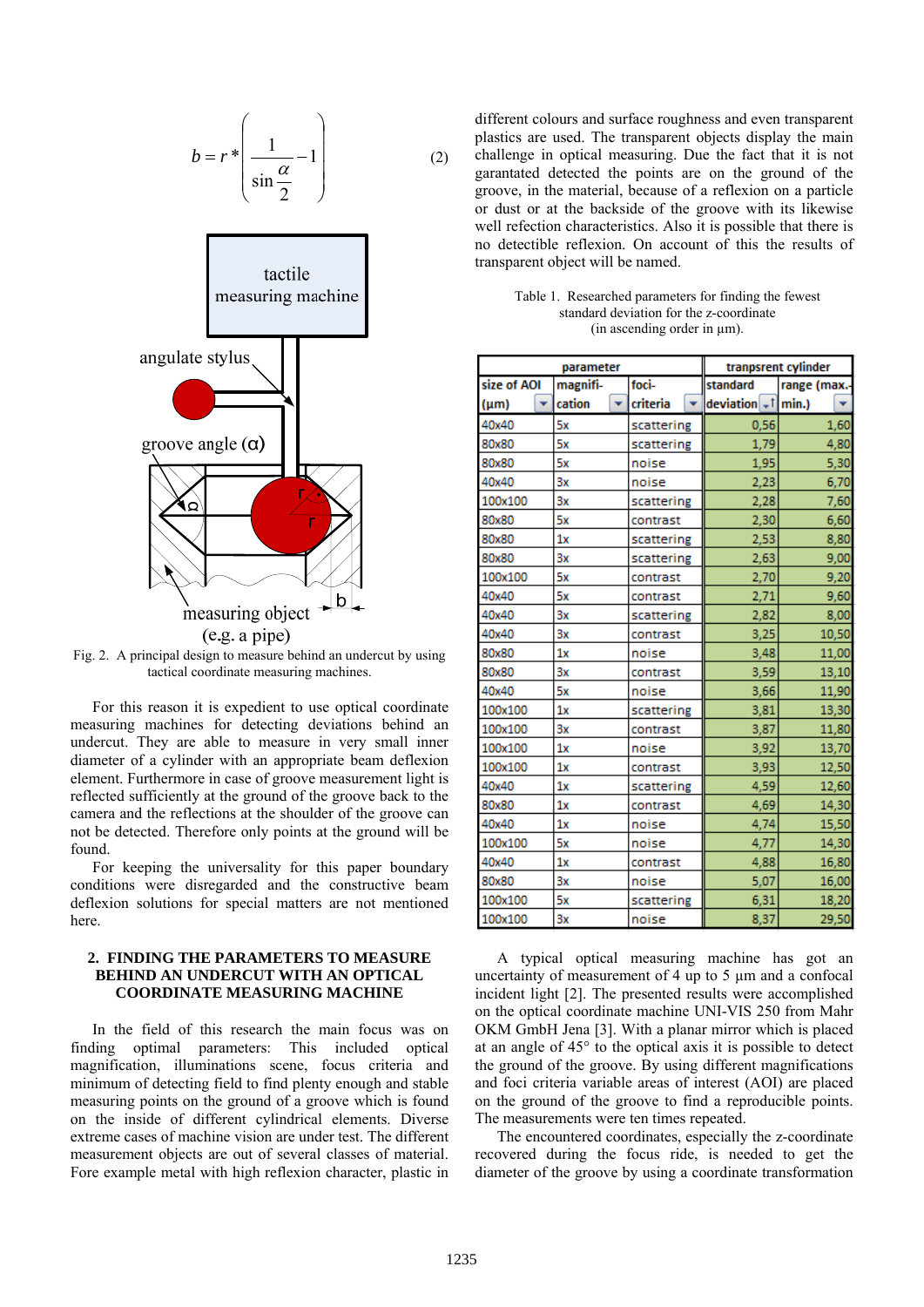into a polar coordinate system. Thus, the standard deviations and the ranges of the z-coordinate are listed in Table 1 for all measurements to find the best parameter. As seen there, it is possible to get very stable results with a standard deviation around  $1 \mu m$ .

But therefore it is necessary to heed some parameters. A higher magnification depends on a smaller area of interest, because resolution is rising and the field of view shrinks. Beyond more minutiae are detectable in a huge area, so it is not possible for the focus algorithm to detect each time the same point beside all the others in the area. Consequently several little AOIs should be used as one large one for finding the quality features

It is very interesting that the contrast focus criterion does not provide the best results although it is so often used in machine vision. Theoretical the focus point depends only on the object-wide because the frequency content of the image does not change [2]. But on average the scattering criterion is about 1um better than the contrast. So it is the best in the test with also the lowest range for the maximum to the minimum  $[3]$ .

#### 3. OPPORTUNE ILLUMINATION FOR THE **SUPPORT OF THE MEASUREMENT**

In some cases it is essential to illuminate the measuring scene, for example by scanning in large pipes when the confocal light is not powerful enough. Therefore in a next step the research is focused on a ring light with 8 separately controllable LED-segments. With this ring light it is possible to light the measuring object form each direction, see also in Fig. 3.



Fig. 3. A principal illumination scene to measure in a pipe with a ring light out of 8 separately controllable LED-segments (red=on, white  $=$  off).

In this test the planar mirror is in a depth of the pipe that without illumination no point is detectable, because of the missing light. The different segment of the ring light are turned on, as seen in table 2, and when there are points they are measured ten times with the parameters form part 2 of this paper to get the standard deviation and range.

The planar mirror always offers a small viewing direction for the camera to the area of interest in the pipe. To get enough light there, there are two possibilities. First of all the light from the ring light can be reflected direct over the mirror to the pipe. That is the case, if segments  $1,2,8$  or 1,2,3,7,8 are on, but this does bring catastrophically results. There is still not sufficient light in the pipe. This is the same when the light comes from the side.

So the better way to illuminate the pipe is by indirect reflection or diffuse scattering. For this purpose all segments can be turned on or still better the area of interest is illuminated from the opposite side of the viewing direction. See also table 2, when the segments 4.5.6 or 3.4.5.6.7 are on. Know for example the diameter of the pipe can be detected with a standard deviation in one point of about  $2,8 \mu m$ .

Table 2. Standard deviation of the measured points with different light segments of the ring light (in  $\mu$ m).

| on segments      | standard<br>deviation | range<br>(max.-min. |
|------------------|-----------------------|---------------------|
| 5                | 5,97                  | 19,22               |
| 4,5,6            | 4,46                  | 13,2                |
| 3,4,5,6,7        | 2,79                  | 9.07                |
| 6,7,8            | no point              | no point            |
| 3,7              | no point              | no point            |
| 3,4,6,7          | 32,54                 | 104,55              |
| 2,3,6,7          | no point              | no point            |
| 2, 3, 4, 6, 7, 8 | 14,45                 | 46,67               |
| 1,2,3,4,5,6,7,8  | 6,86                  | 19,79               |
|                  | no point              | no point            |
| 1,2,8            | 176,67                | 574,25              |
| 1,2,3,7,8        | 22,42                 | 72,13               |

#### **4. CONCLUSIONS**

Optical coordinate measuring machines are faster and so more appropriate than tactile in the productions process for total inspections. Especial because they are able to measure behind an undercut with a beam deflexion element. Therefore it is shown here that a standard deviation under 3µm can be easily reached. The best parameters for this aim are a high magnification with a middle sized AOI from about  $40x40\mu m$  in combination with the scattering focus criterion

Normally devices under test are huge which required a large field of view. But even with a magnification of 1x and a area of interest size of 80x80um a standard deviation of  $2,53\mu$ m is attainable. This is sufficient for most measuring tasks.

Furthermore, if it is necessary to illuminate the object under test with a ring light, this should happen from the